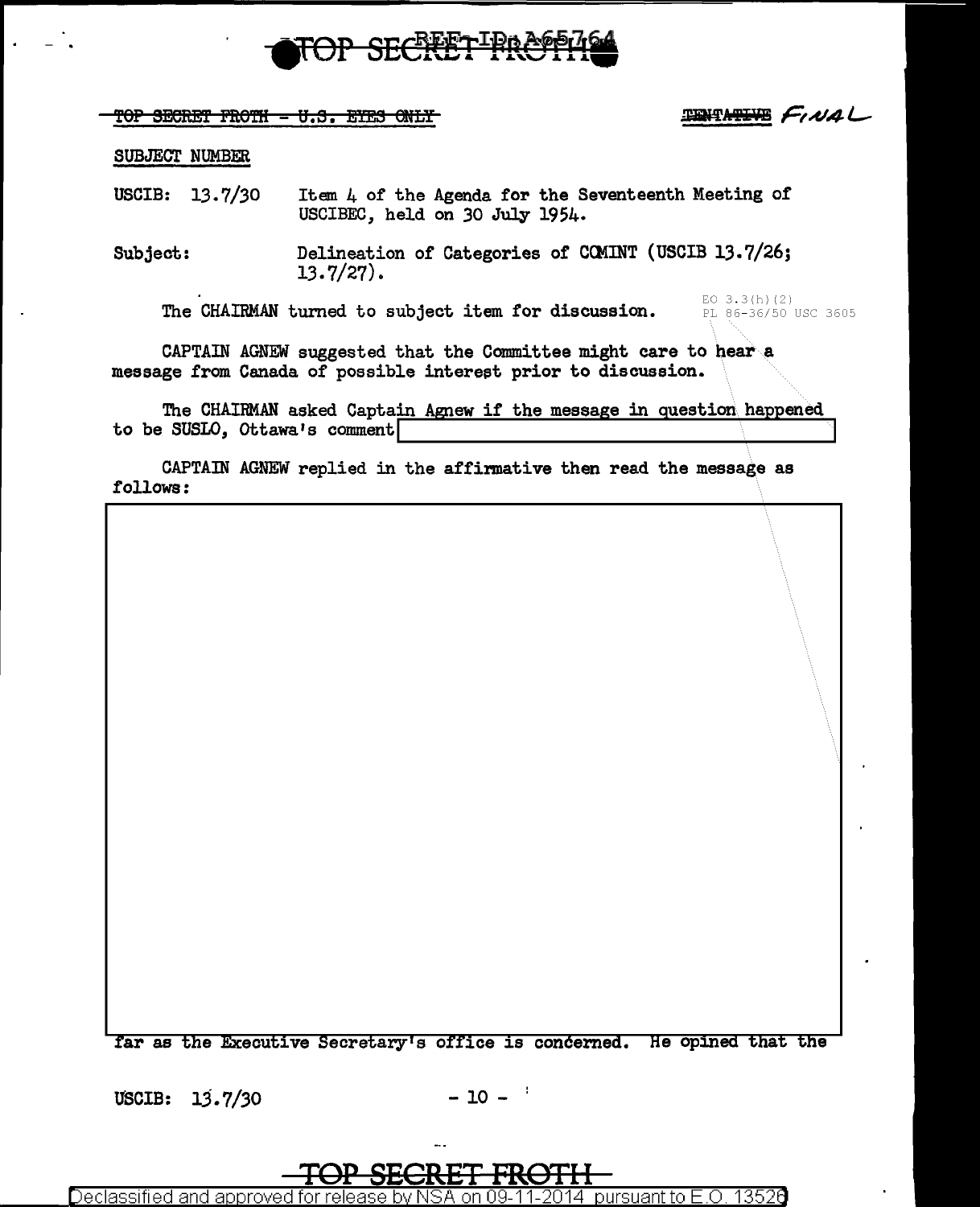

 $\overline{\textbf{TOP}}$  second  $\overline{\textbf{PROPH}}$   $\textbf{ = U. S.}$  extes  $\textbf{QMLY}$  is the second of the second second second second second second second second second second second second second second second second second second second secon

PL 86-36/50 USC 3605

USCIB: 13. 7/30

| message indicates some sensitivity                                        | and added                          |
|---------------------------------------------------------------------------|------------------------------------|
| that after reading the message he had asked the NSA people at Arlington.  |                                    |
| Hall to pass informally                                                   | the categorization ideas generally |
| agreed thus far so as to lay the groundwork for                           | action                             |
| when the time comes. He added that adjustments of the lists between NSA   |                                    |
| and GCHQ would be a constant requirement and he could see little point in |                                    |
| trying to maintain a separate and different list                          | `He                                |
| said he felt that such a procedure would complicate matters and doubted   |                                    |
| that deletions to reduce                                                  |                                    |
|                                                                           |                                    |

The CHAIRMAN asked Captain Agnew to read a message from SUSLO, London.

CAPTAIN AGNEW read as follows:

"Ref' WL 358, 398, LW 459 and CIB 00197. Very long reply your WL 358 received today and being pouched as USLO Serial 4012. Answers specific questions raised and clarifies UK position in respect to categorization of COMINT. Opinion here that 15 September is more probable implementation date for Appendix B."

CAPTAIN AGNEW remarked that this verified his previous feeling that the 16 Auguat target date was unrealistic.

The CHAIRMAN noted that it had at least started the wheels in motion. He then asked the Committee to consider the INTCOM report on delineation of' Categories. He recommended that note be taken of' the fact that minor corrections, other than those of an editorial nature, could be made in the future lists that would follow periodically, probably month by month. He drew attention to the long delay in fonnulating the lists and recommended that the one under consideration be adopted as the first step in a continuing program.

drew attention to item  $3c(1)$  on page 6 of the categoriza-<br>tion listing. He stated that it is his understanding and asked if it is correct that the Intelligence Committee is still charged with the task of recommending a means for deciding which items have extremely high intelligence value.

The CHAIRMAN replied in the affirmative and asked the Chairman, INTCOM to comment.

**TOP SECRET FROTl l** 

LT. COLONEL SIMMONS stated that the INTCOM had discussed at great length various proposals for a mechanism to keep the lists in current status but had not reached a unanimous decision. He recommended that his Committee continue its efforts along those lines.

USCIB:  $13.7/30$  - 11 -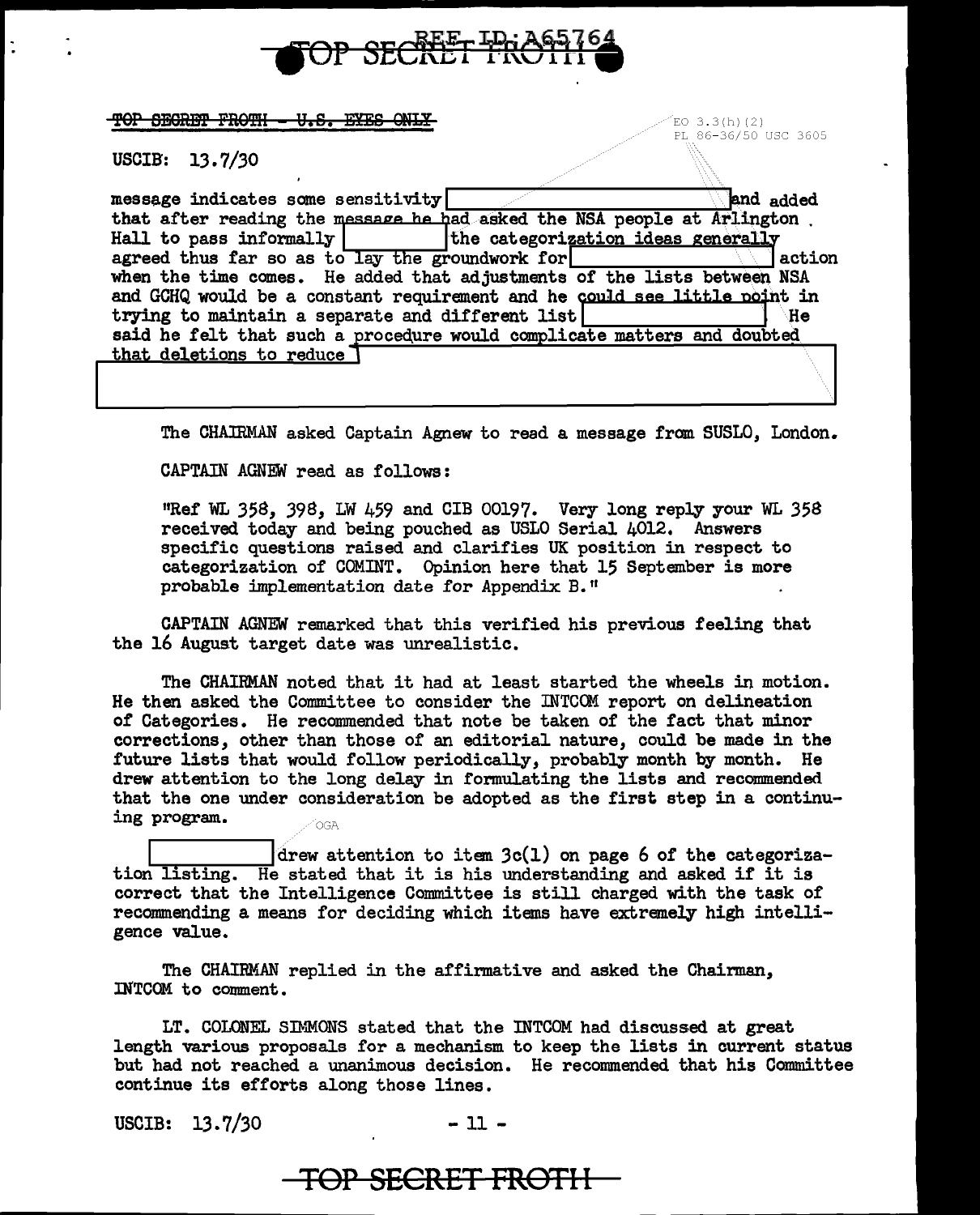

TOP SECRET FROTH <del>U.S. EYES ONLY</del>

USCIB: 13.7/30

**OGA** 

stated that he would like it understood that the CIA will accept the lists presently proposed on the conditions that a satisfactory mechanism for maintaining the list current is rapidly achieved and that the CIA is free to reopen the question of placing in Category II. He then asked if the Chairman does not feel that giving the full categorization list would not be giving them unnecessary information.

The CHAIRMAN stated that, after examining the dissemination/ he felt that while a few things in the lists would be new  $\lceil$ he doubted that it would be worth the trouble of expurgating them.

asked if this might not cause NSA to be confronted with new requests.

The CHAIRMAN agreed that this might occur and suggested that NSA look into that angle.

The CHAIRMAN then referred to the Air Force comments (USCIB 13.7/27) circulated just prior to the meeting and asked Lt. Colonel Harrold if he wished to comment further.  $503.3(h)(2)$ ...<br>PL 86-36/50 USC 3605

LT. COLONEL HARROLD indicated that his previously circulated written comments might have brought out points of interest to other members and suggested discussion on that basis.

The CHAIRMAN, referring to USCIB 13.7/27, asked Lt. Colonel Harrold if he would care to indicate the specific points he had in mind and asked if. for example, such things as the inclusion of on both the "suitable" and "assigned" Category II lists constituted the type of error in question.

LT. COLONEL HARROLD stated that he did not see much point in trying to go over all the errors he had noted. He said he thought it would be better for the INTCOM and NSA to do that job.

The CHAIRMAN said he felt that some clarification would be helpful. He asked if, for example, the distinction between! on the "assigned" list as opposed td on the "suitable" list was the type of variation he had in mind.

IT. COLONEL HARROLD replied in the affirmative.

The CHAIRMAN asked Dr. Shinn to explain this feature.

USCIB:  $13.7/30$ 

 $-12-$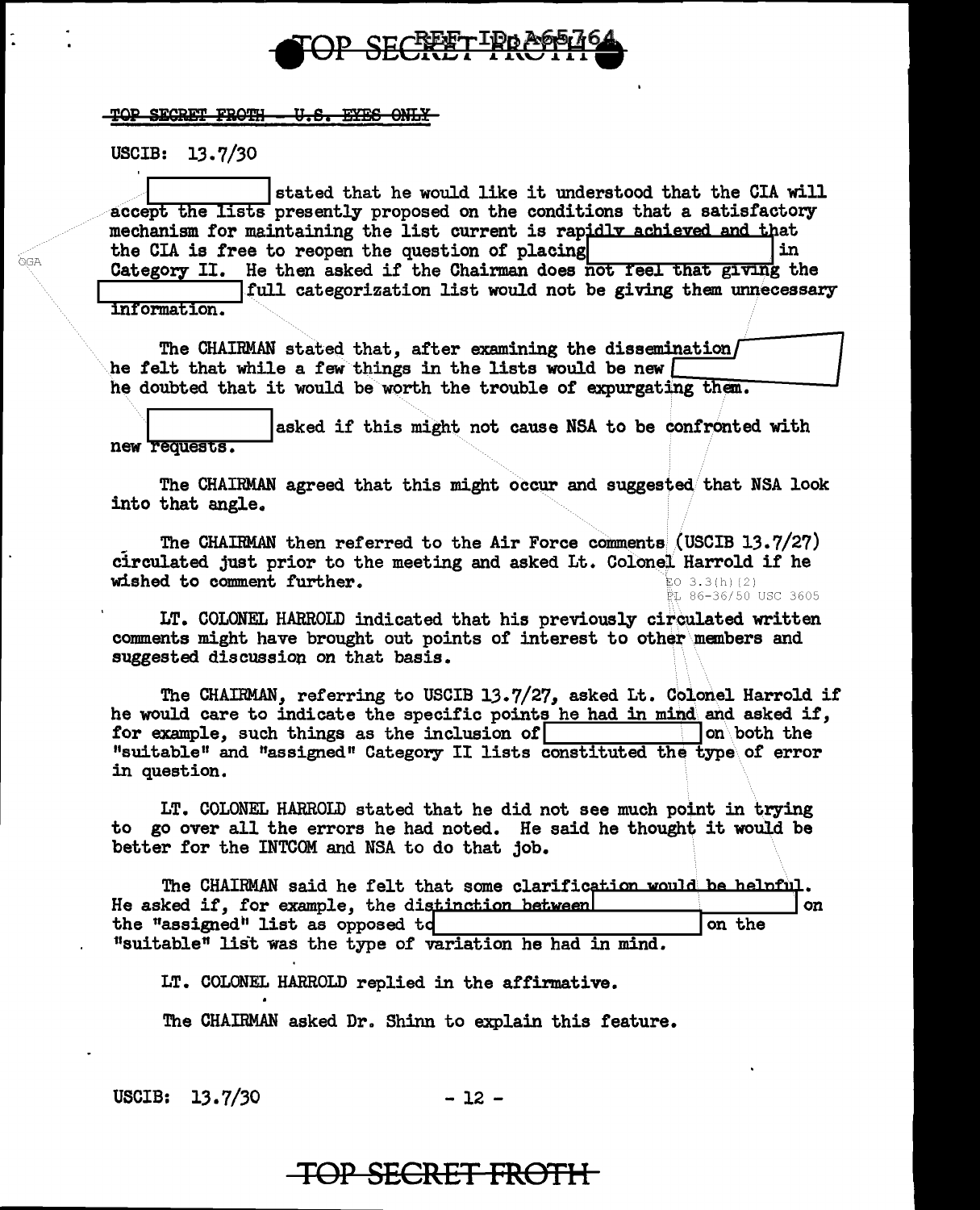

配O 3.3(h)(2) ₿L 86-36/50 USC 3605

TOP SEGRET FROTH - U.S. EYES ONLY

USCIB:  $13.7/30$ .

DR. SHINN pointed out that the duplication is simply an editorial error. Dr. Shinn then explained that every | | | system starts out, by necessity, in Category III. He pointed out that as soon as a solution is achieved a basis for further determination of proper category begins to be established. The state of solution determines how much information can be adduced to justify such a decision. In the early stages it might be possible to include a system on the "suitable" list since further consideration is required before it becomes "assigned". Meanwhile it is treated as Category III. While this process is developing, unknown variations in the basic system may be appearing. The variations, because their solution is still unachieved, obviously must start out in Category III moving into Category II "suitable" as more becomes known and, finally, when enough is known a determination can be made as to whether the system can be "assigned" to Category II. The whole process, Dr. Shinn explained, is a chain of succession wherein the time element produces lags that give rise to the apparent anomalies noted by the Air Force Member. He concluded by saying that this is one of the key factors which requires a special mechanism for proper solution of the categorization problem.

The CHAIRMAN asked Dr. Shinn if there are any variations now on the proposed "suitable" list that ought to be on the "assigned" list.

DR. SHINN replied in the negative. He added however that the proposed lists are not, in his opinion, in keeping with the times.

The CHAIRMAN asked if Dr. Shinn's explanation answered the questions raised by Lt. Colonel Harrold regarding the peculiarities of the proposed Category II "assigned" and "suitable" lists.

LT. COLONEL HARROLD replied in the affirmative but added that he felt that the listings required further study to be sure that all of the systems that ought to be included are actually included.

The CHAIRMAN then asked Lt. Colonel Harrold what points he wished to raise regarding

LT. COLONEL HARROLD stated that he wondered if should really be in Category I and asked that this point be discussed.

CAPTAIN AGNEW asked to have Dr. Shinn speak to that point.

**TOP SECRET FROTH** 

DR. SHINN explained that only identification made by techniques and used in connection with fixes is involved. He pointed out that information revealing the source or techniques is not included.

USCIB:  $13.7/30$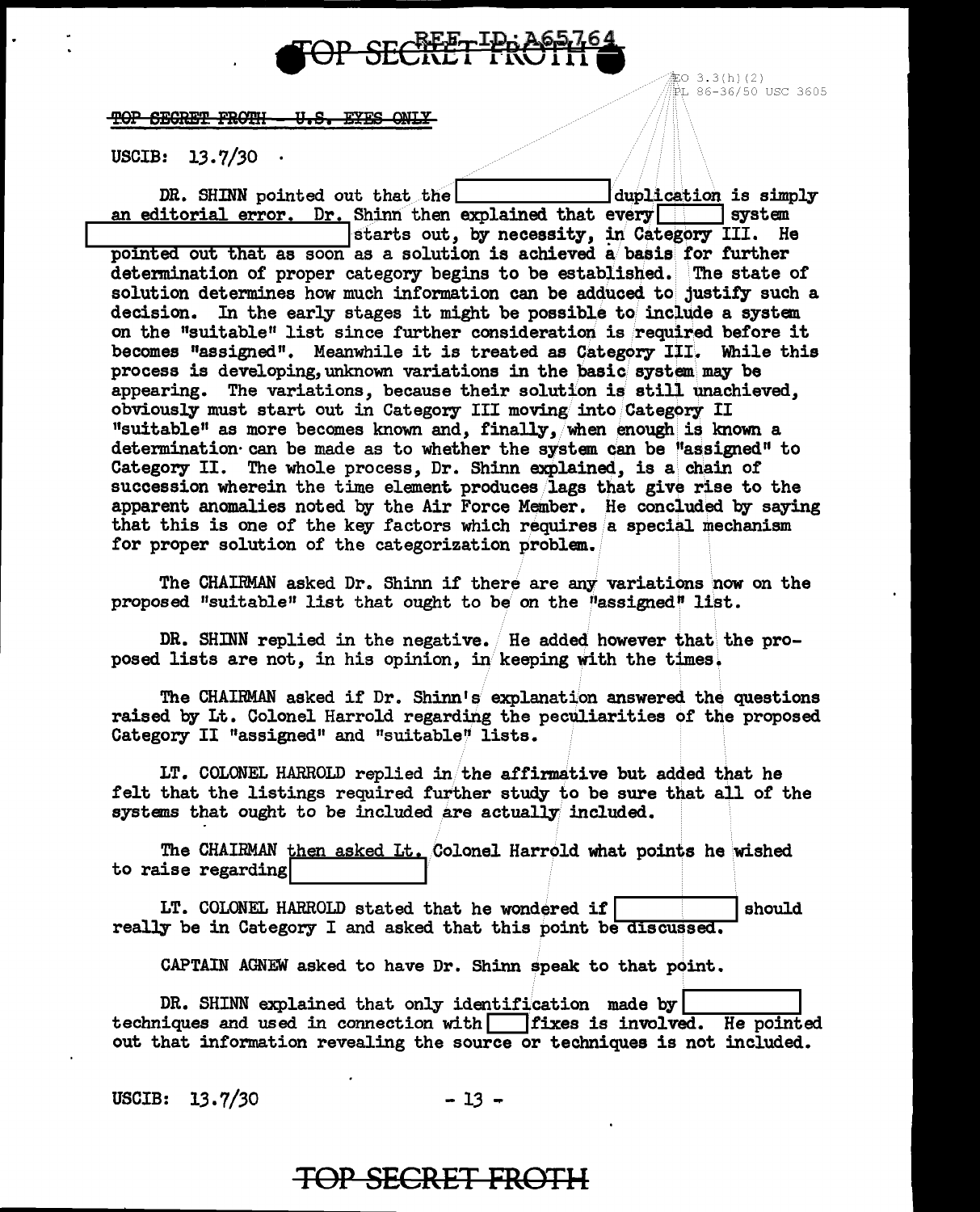

TOP SEGRET FROTH = U.S. EYES ONLY

USCIB: 13. 7 */30* 

There followed a discussion as to whether the proposed delineation of Category I COMINT really adds anything to the descriptions contained in Annexure Bl to Appendix B of the UKUSA Agreement. It seemed to be the consensus that it adds little or nothing.

LT. COLONEL SIMMONS expressed the view that his Committee would welcome suggestions for improvement of the paper under discussion.

MR. 01GARA interjected a comment to the effect the Army had a redraft of the proposals to offer.

The CHAIRMAN asked why the redraft hadn't been made available to the INTCOM adding that it was his understanding that the members of the INTCCH had unanimously concurred in the proposal now before USCIBEC.

LT. COLONEL SIMMONS explained that he had obtained telephonic concurrence of the INTCOM members but that in some cases, the regular members being away, the concurrence was obtained from the alternate member.

The CHAIRMAN asked Lt. Colonel. Leffers if he felt that the proposed list should be recommitted to the INTCOM for further study.

LT. COLONEL LEFFERS replied in the affirmative.

CAPTAIN McCORMICK stated that he had understood that there was some confusion on the question of unanimity of INTCOM opinion and added that he had understood that in some respects the listings are obsolescent if not actually obsolete.

The CHAIRMAN asked Lt. Colonel Simmons to comment.

LT. COLONEL SIMMONS agreed that there had been a last minute discussion of this point but that he had understood the issue to have been cleared. up by correspondence between NSA and GCHQ and that the issue really settled around the question of what should be on the "suitable" list instead of the "assigned" list and vice versa.

The CHAIRMAN indicated that in his opinion such questions could be solved by the Executive Committee. He asked Captain McCormick if he felt that the list is inadequate and, if so, in what respect.

CAPTAIN McCORMICK said he thought it might do as a trial balloon but he would prefer that it be reviewed before proposing it to LSIB.

 $USCIB: 13.7/30 - 14 -$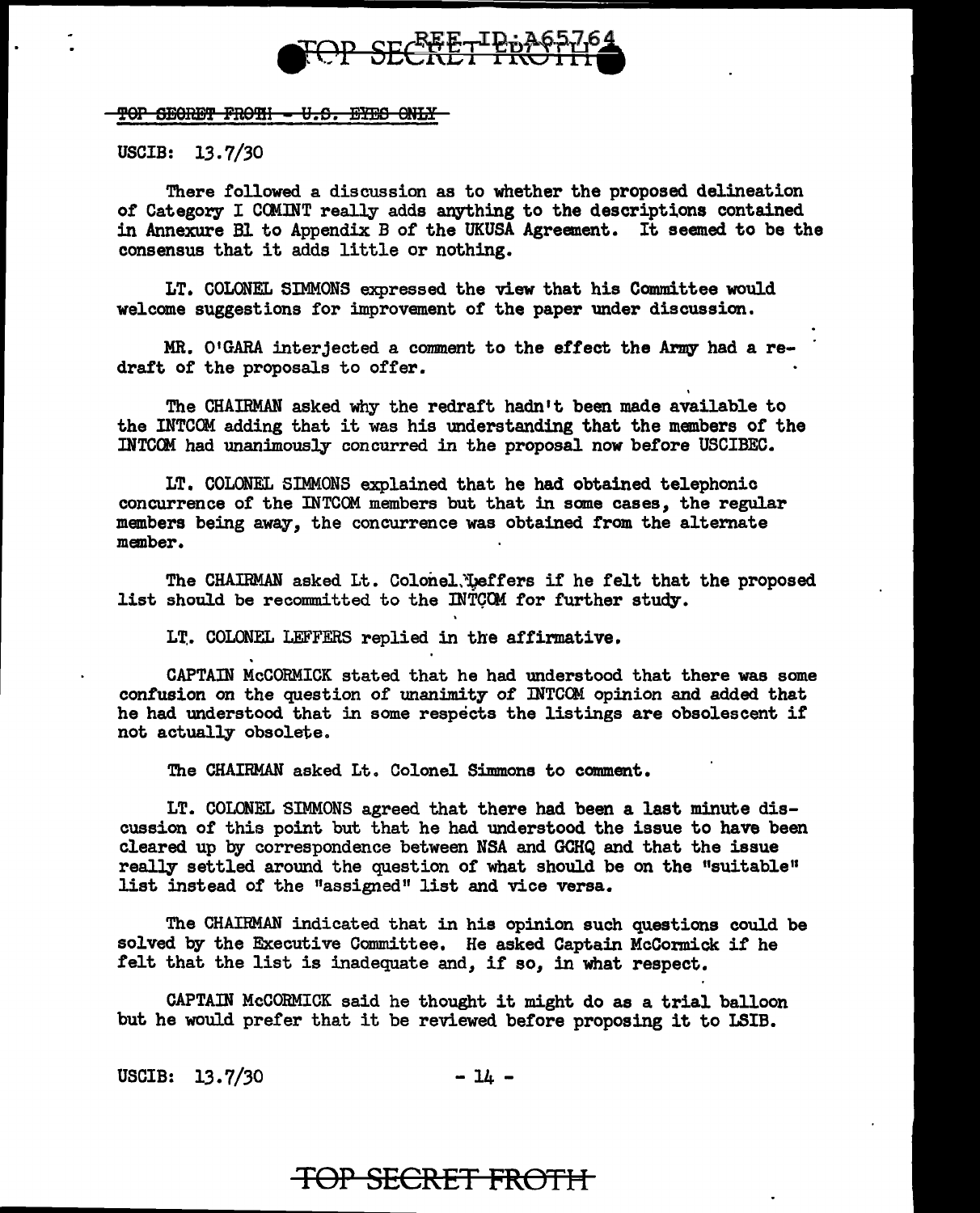

TOP SECRET FROTH - U.S. ETES ONLY

USCIB: 13.7/30

The CHAIRMAN intimated that editorial review would do and that if further objections were perceived they could be raised during the interregnum between USCIBEC and USCIB approval.

MR. POLYZOIDES stated that in his view the INTCOM had done as good a job as they could working against the hard deadline given them by the Executive Secretary, and which now proves to be artificial. He suggested that in view of the lack of time the INTCOM had had for thorough review and in consideration of the time elements indicated by the SUSLOs, the proposal be recommitted to the INTCOM for the purpose of solving the still existing questions.

CAPTAIN AGNEW suggested that, in view of the need for further adjustments with GCHQ, the Executive Committee dispose of the proposed listings and let the INTCOM devote its attention to devising a mechanism for keeping them current.

MR. POLYZOIDES stated that he favored having the INTCOM do a complete package incorporating the U.S. view.

The CHAIRMAN drew attention to the lack of celerity with which the Board's machinery is moving on this problem and suggested that the lists be sent to the Board and to LSIB with a view to concurrent adjustment between NSA and GCHQ so that the final approvals could be expedited.

MR. POLYZOIDES said he thought that enough issues had been raised to warrant recommittal to INTCOM and that such action need not cause excessive delay.

DR. SHINN interposed a comment to the effect that the problem has become quite complicated because of the many compromises that had to be made to achieve the new Appendix "B". He said that he felt that a mechanism for administering the lists on a current basis should be adopted before adopting such lists themselves.

MR. POLYZOIDES stated that in his view such a mechanism is quite important.

The CHAIRMAN asked Mr. Polyzoides just what sort of a mechanism he had in mind.

MR. POLYZOIDES said that he had been thinking in terms of a group to maintain continuing surveillance over the assignments of material to Categories. He said he would like to have INTCOM advice on what sort of a mechanism they think would be best for the purpose.

USCIB: 13.7/30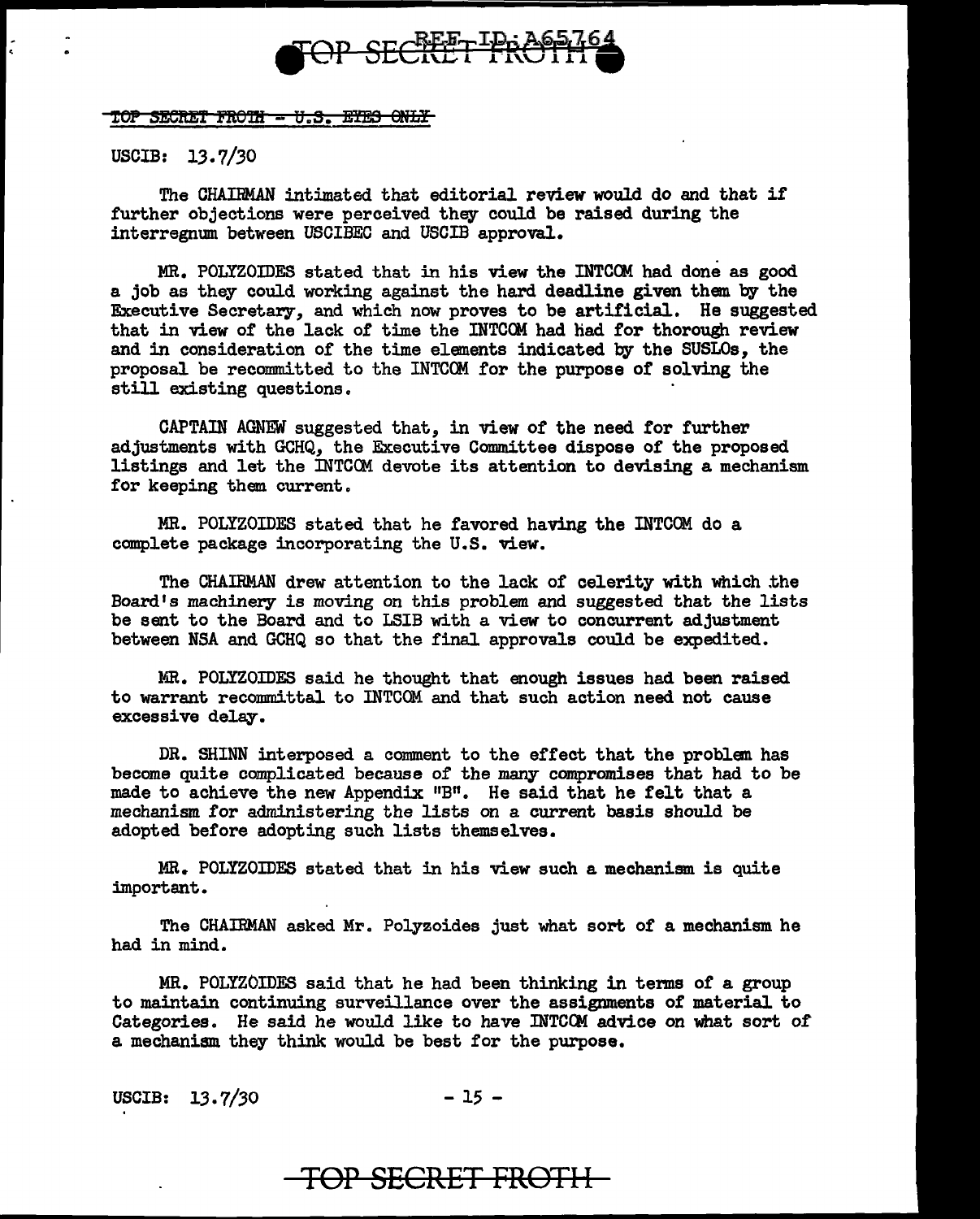

TOP SECRET FROTH - U.S. EYES ONLY

#### USCIB: 13. 7 */30*

The CHAIRMAN expressed the view that the problem is actually a good deal simpler than the current discussion makes it appear. He said that he had understood that the INTCOM and everyone else had agreed that the machinery of USCIB provides an adequate mechanism of administration for routine situations. He pointed out that use of the Board structure would envisage NSA and GCHQ getting together on the initial listings which could then be reviewed by the INTCCM, USCIBEC and USCIB as necessary. He pointed out that in order to get consideration for a change in the listings, including the movement of material from the "assigned" to the "suitable" list, it would be necessary only for the member desiring the change to raise the question and the Board's machinery would start moving. He said that he feels, and had understood that the INTCCM feels, that a special.mechanism may be necessary only for urgent cases. He concluded by *eaying* that it is for these reasons he had pressed the Chairman, INTCOM to submit an agreed delineation of Categories and leave the question  $f \cdot a$  mechanism to administer them to be settled later.

DR. SHINN reviewed the history of the question, substantially agreed with the preceding remarks of the Chainnan and concluded by saying that it is the requirement for speed that gives rise to the view that a separate mechanism is needed for downgrading systems at a moment's notice.

The CHAIRMAN said he could see no reason for holding up progress while such a mechanism is being devised.

Discussion again centered around the question of recommitting the INTCOM report for further review in consideration of the points that have been raised.

It was the consensus that USCIB 13.7/26 be returned to INTCOM.

MR. POLYZOIDES expressed the view that a lot or time could have been saved by agreeing to recommittal earlier.

The CHAIRMAN intimated that in his view the majority of the Committee does not seem to be as concerned as they ought to be over the need for action on categorization. He then asked if the Executive Committee would care to consider recommending a change in codewords concurrently with whatever is agreed on categorization.

It was the consensus that, while the idea has merit, the time element might render such action impracticable. It was, however, agreed that the Executive Secretary should assess the time element and subnit appropriate recommendations in accord therewith.

USCIB: 13.7/30 - 16 -